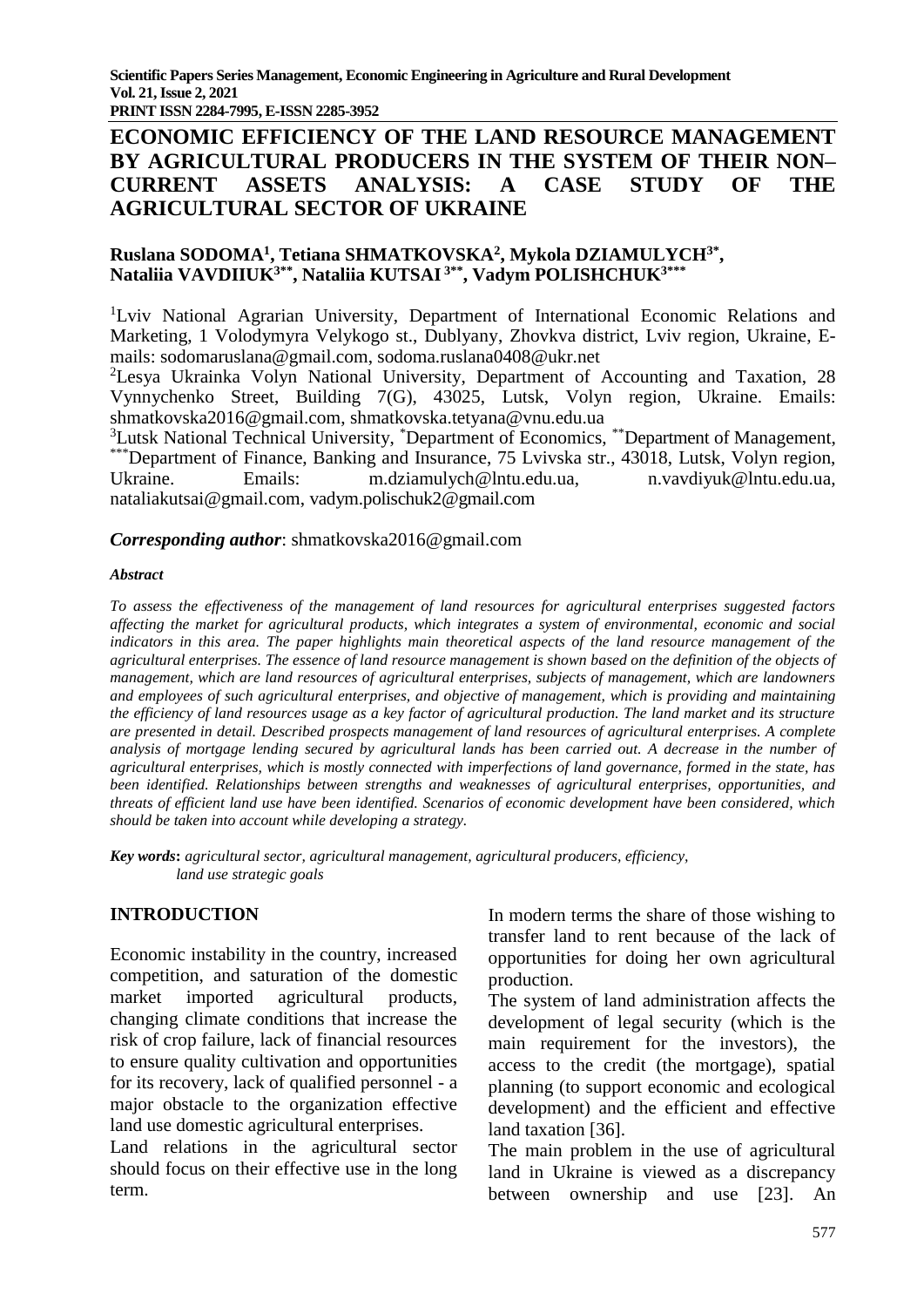excessive lease of agricultural land by agroholdings (big agricultural enterprises) made it possible to form a good structure of land use (fields). Based on the analysis of scientific sources revealed that determining the efficiency of land use of agricultural enterprises should take into account not only the economic effect of management but the level of satisfaction of people's needs in food, preservation and restoration of soil fertility, yield owners of land and farmworkers.

Land, as a basis of living space for human societies, has always played a special role in history. Besides, the land is the main source of providing humanity with food necessities and therefore a key factor in maintaining social stability. Thus, it is possible to conclude, that land is a unique strategic asset, inseparable from history, present and future of societies, which inhabited particular territories at different times. Therefore, it isn't correct to consider land as an ordinary commodity or raw material. At the same time land, and agricultural land in particular, as the object of human economic activity, has its own economic aspects. This raises the questions about the settlement of legal issues, connected to land use and ownership. Intensive agricultural land use leads to a decrease in soil fertility through compaction, in particular of black soil.

The relevance of the selected study is due to environmental, economic and social problems that exist in Ukraine regarding the adoption of the goal of sustainable development by 2030, in particular, the rational use of land-resource potential, and in particular agricultural land.

The problem of land administration in the scientific literature paid much attention in research O. Agres [1], O. Apostolyuk [3], O. Atamaniuk [2], M. Dziamulych [6-9], H. Hreshchuk [10], G. Pasakarnis [13], A. Popescu [14-22], T. Shmatkovska [25-27], O. Stashchuk [29], R. Stupen [30], I. Tofan [31], A. Tretiak [32], I. Tsymbaliuk [33], Ya. Yanyshyn [35], I. Zhurakovska [37], etc. However, the problem in the agricultural domain so far is not resolved and requires further in-depth scientific research in this area. A necessary condition for effective development of land relations, strategies and evaluation of effective land use of agricultural enterprises is to develop effective land management tools.

Given the value of the results should indicate that some aspects of the outlined topics require further study. The research scientists O. Atamaniuk and H. Hreshchuk have theoretical and practical importance for the agricultural sector because it allowed us to estimate the long-term development of land relations [2]. However, rangeland resources were not fully covered.

# **MATERIALS AND METHODS**

The theoretical and methodological basis of the research is the basic provisions of modern economic theory, the work of leading domestic and foreign scientists on the issues of land use. In the article, all materials are worked out by means of a complex of methods of scientific research, in particular the direct description of the studied phenomenon, processing of statistical information by means of economic methods of research, representation of the received results by means of a graphic method.

Research uses common scientific methods, namely: a monographic analysis, which is a study of scientific publications on the effective use of land resources and, in particular, rational use of agricultural lands; grouping – for grouping forms of property by social, economic, environmental interests of the major land groups.

# **RESULTS AND DISCUSSIONS**

Land reform and the ongoing process of improving land relations, especially in the field of agriculture in Ukraine, have shown a number of problems related to the use of agricultural land resources. At the present stage of economic management, the efficient use of land resources of agricultural enterprises is one of the most important problems of the agrarian policy of our country. This is due to the dominance of not very effective agricultural lease relations, which has a significant impact on the performance of farms in general.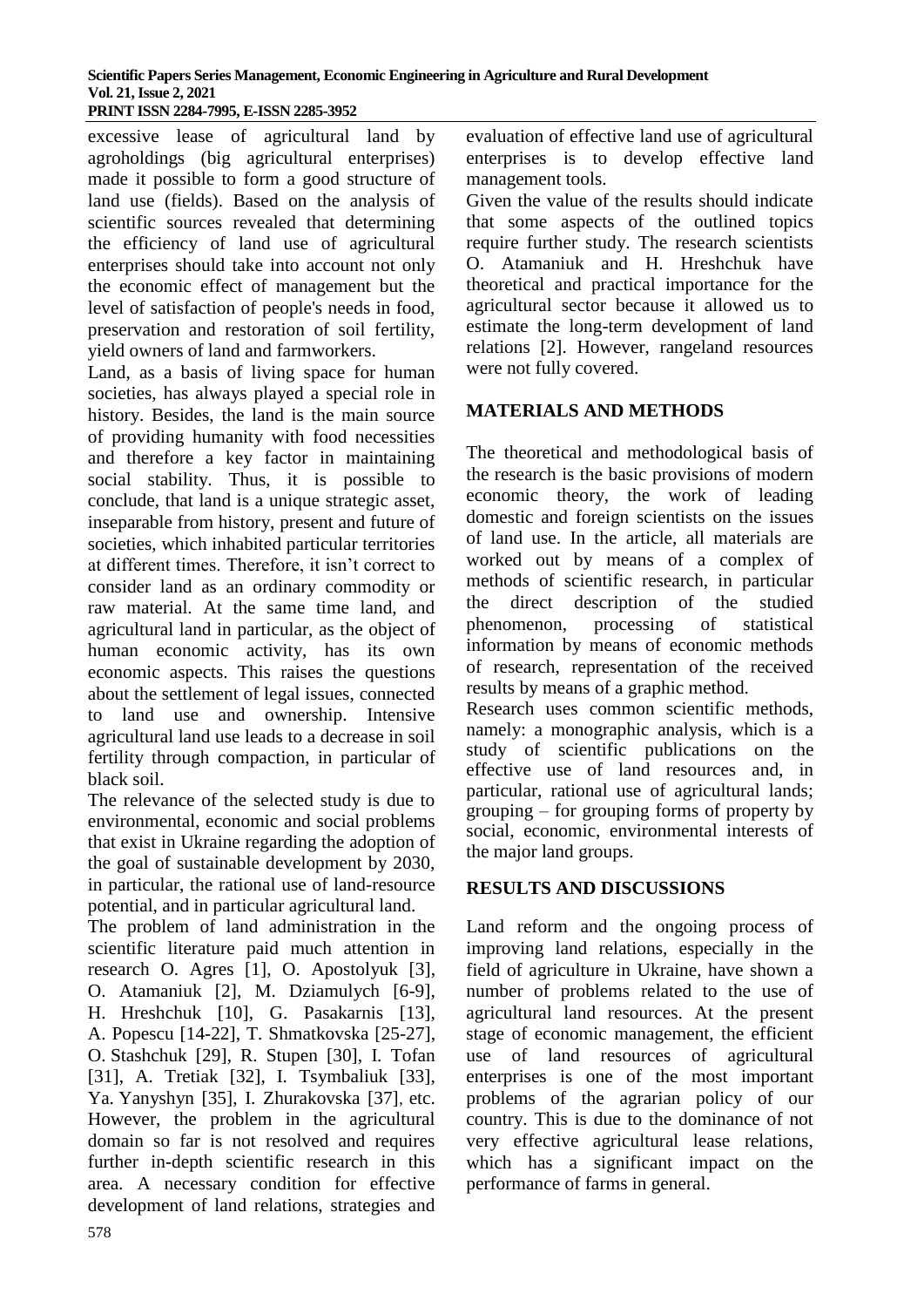# **Scientific Papers Series Management, Economic Engineering in Agriculture and Rural Development Vol. 21, Issue 2, 2021**

**PRINT ISSN 2284-7995, E-ISSN 2285-3952** 

At the present stage, the role of the state in the land market in Ukraine is increasing. First of all, this is due to the need of forming a wide legal field and adoption of a number of legislations. Besides, the need for state regulation is explained by:

- the existence of a shadow market in which land transactions are concluded underground and remain uncontrolled;

- the need to develop economic programs for the development of the agricultural sector in order to provide financial and organizational support to economic subjects;

- the need to ensure proper protection of land through rational use, conservation of land and improvement of their properties in the process of use (in most developed countries of the world there are sets of environmental and technological requirements, standards and restrictions for landowners to improve the ecological condition of agricultural land, termination of degradation processes, improvement of soil quality);

- the need to develop the infrastructure of the land market;

- the need of strict control over compliance with all landowners and land users of the provisions of the Land Code and other legal acts on land and to prevent speculation with the land, the need to control the transfer of land and sells on a competitive basis;

- strengthening of the state control over the process of parcellation of productive lands, which has become uncontrolled in Ukraine.

Table 1 shows an estimation of providing of the system of land resources administration in Ukraine with a description of the condition of each sector of land administration.

Table 1. Evaluation of institutional support for the land administration system in Ukraine

| <b>Sector of land administration</b>                                         | <b>Current condition</b> | Rating, % |
|------------------------------------------------------------------------------|--------------------------|-----------|
| Land policy in the field of land relations                                   | Fair                     | 49        |
| including lease relationship                                                 | Good                     | 34        |
| Land policy in the field of use and conservation                             | Fair                     | 43        |
| including economic promotion of rational land use and conservation           | Very poor                | 23        |
| Mechanisms of implementation of land policy                                  | Poor                     | 27        |
| including land conservation policy                                           | Very poor                | 20        |
| Regulation and administration of land relations                              | Poor                     | 37        |
| including the protection of land rights                                      | Fair                     | 20        |
| Regulation and administration of the organization of land use and protection | Poor                     | 33        |
| including economic incentives for land use                                   | Very poor                | 25        |

Source: Own results.

Results have shown that the current condition of lands in Ukraine requires improvement of law support for monitoring of the state of lands. The monitoring of agricultural land should be carried out twice a year (on the local level). The first time – before sowing, the second – after the harvest. The results of such monitoring are characteristics of changes in soil properties, which makes it possible to assess the degree of agricultural impact on their condition.

Fig. 1 shows a cartogram based on the results of grouping the regions of Ukraine by the area of land on which in 2019 operations in the field of market turnover took place.

According to the results of the analysis of the cartogram developed by authors (Fig. 1), it can be stated that the activity of the

agricultural land market functioning in Ukraine is determined by the frequency of their market turnover. In particular, the largest area of land plots on which market operations took place in 2019 can be traced in the Vinnytsia, Poltava, Cherkasy, Kirovohrad regions of Ukraine. The smallest area of land plots on which market operations took place in 2019 is typical for the Rivne and Zakarpattia regions of Ukraine. Thus, we summarize that the results of our analysis revealed that in the border western regions of Ukraine the studied indicators are the lowest. Multifunctional land use defines land management and land use as one of the main factors for the balanced development of rural and urban territories and the country as a whole, which should aim to ensure cost-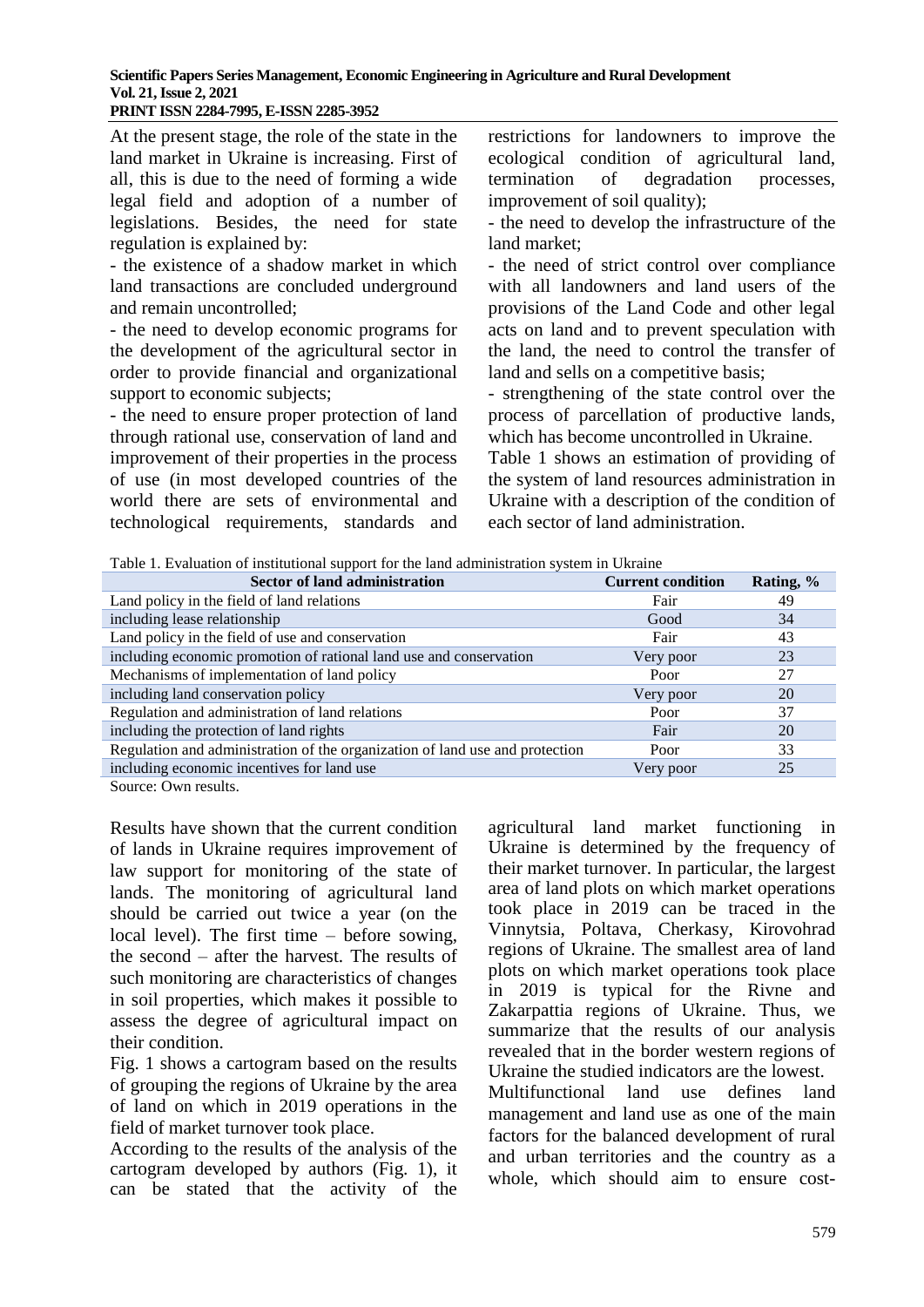## **Scientific Papers Series Management, Economic Engineering in Agriculture and Rural Development Vol. 21, Issue 2, 2021**

**PRINT ISSN 2284-7995, E-ISSN 2285-3952** 

effective and environmentally friendly land use to achieve public welfare.



Fig. 1. Cartogram of the grouping of the regions of Ukraine by the area of land plots on which market turnover operations took place in 2019, ha

\*Note: Data on the Autonomous Republic of Crimea is not available due to the occupation of this territory. Own design based on the sources: [4, 5].

Analyzing the specificity of land as an aggregate natural resource, it should be noted that it is considered in the following main ways [32]:

- the land is the territory of the country, the main state-forming component (national security);

- the land is a universal spatial basis that is constantly supported by a certain correlation of land categories and land use types (spatial security) [28];

- the land is the main means of production in agriculture and forestry (food security) [11];

- the land is a major component of nature (environmental safety);

- the land is a stockpot of water, mineral, forest, recreational and other resources (economic security).

The basis of balanced use of land resources is the choice of the most effective option for their use, in terms of solving certain environmental and economic priorities [10].

Management of land resources is carried out at the national, regional and within farms. The scheme management of land resources of agricultural enterprises is shown in Figure 2.

The main strategic directions of improving the efficiency of land use at the micro-level are: maintaining and improving soil fertility; introduction of new cultivation technologies; maximizing profit; improve productivity and increase agricultural production; meet the interests of all participants in land relations. At the territorial level is advisable first to provide support for the priority areas of the territory of agricultural production, sustainable land use, and environmental friendliness. At the national level is necessary to improve the institutional framework and environmental policies on agricultural production systems, establish effective programs to support its investment support.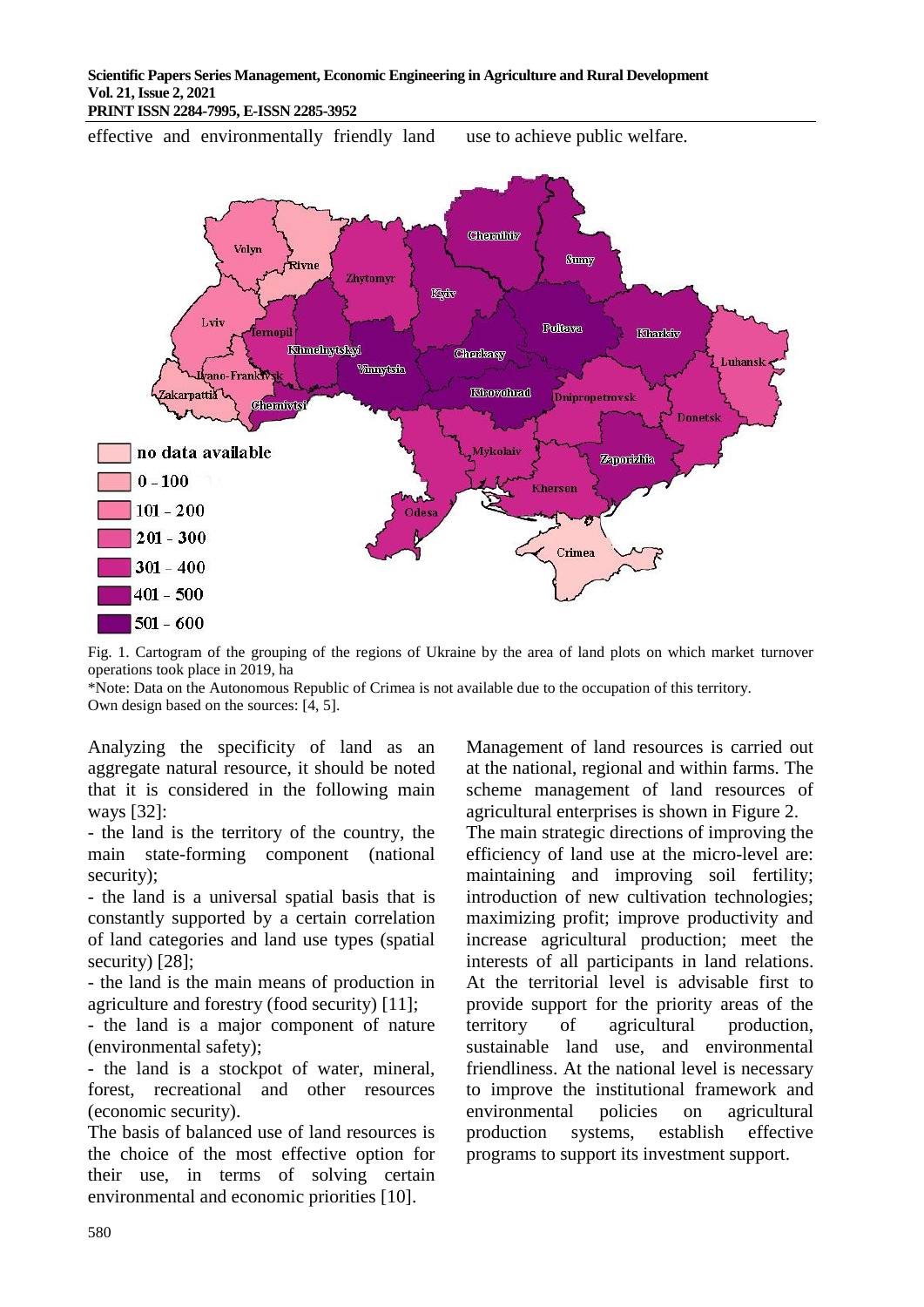**PRINT ISSN 2284-7995, E-ISSN 2285-3952** 

The cartogram of the grouping of districts of the Lviv region of Ukraine by the area of agricultural lands in 2019 is given in Fig. 3.



Fig. 2. Scheme of the management of land resources of the agricultural enterprises. Source: Own design.



Fig. 3. Cartogram grouping of districts of the Lviv region of Ukraine by area of agricultural land in 2019, ha Own design based on the sources: [4].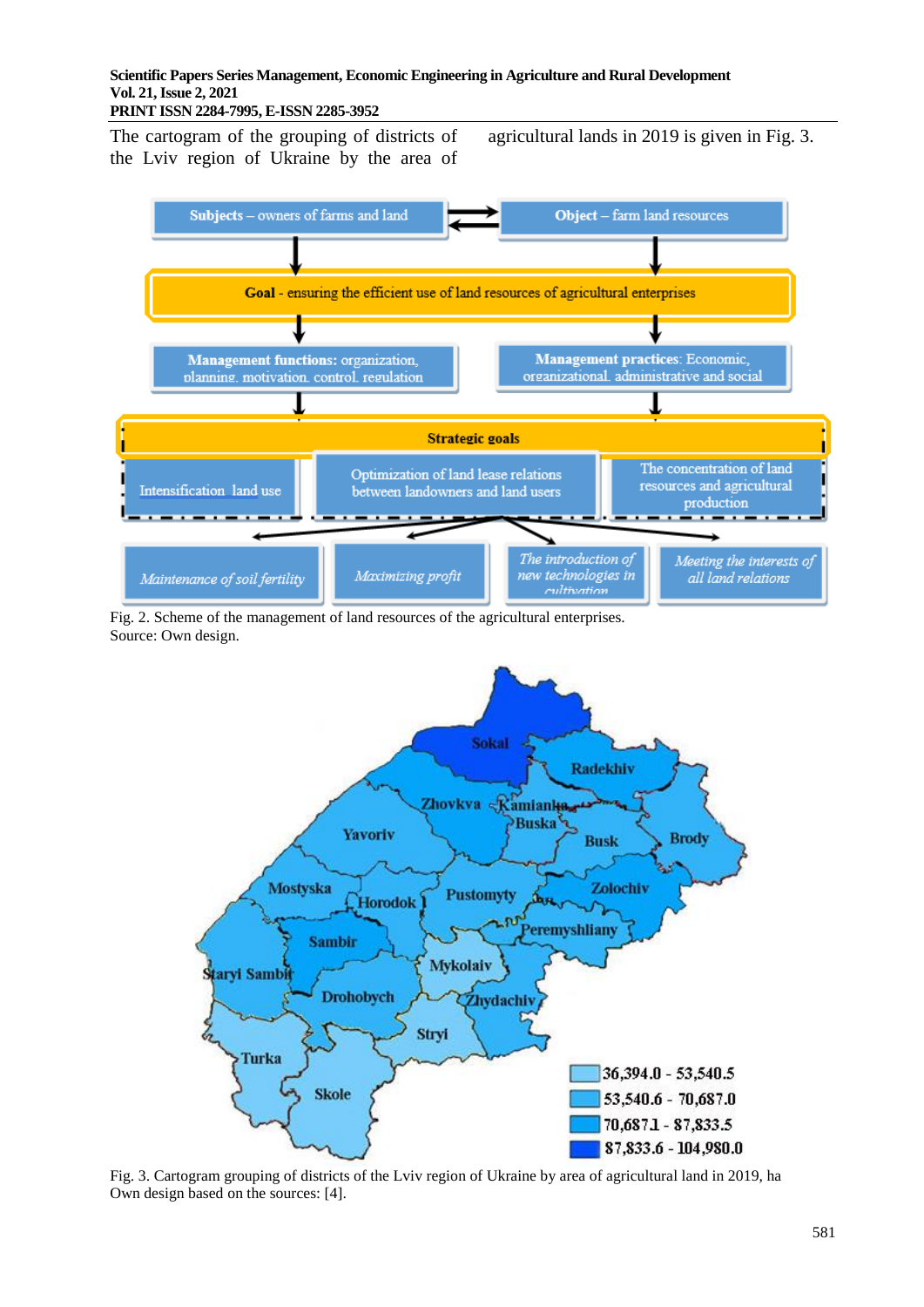### **Scientific Papers Series Management, Economic Engineering in Agriculture and Rural Development Vol. 21, Issue 2, 2021 PRINT ISSN 2284-7995, E-ISSN 2285-3952**

According to the results of the analysis of the grouping, we found that the largest area of agricultural land as of 2019 is available in the Sokal district of Lviv region of Ukraine. In addition, the area of agricultural land is also high in Zhovkva, Zolochiv, Sambir, and Radekhiv districts of the Lviv region of Ukraine. The lowest indicators on the size of agricultural land in 2019 are typical for mountainous areas of the Lviv region of Ukraine, included in the first group, namely - Turkiv, Skoliv, Stryi, Mykolaiv districts of Lviv region.

We believe that the results of the analysis of the grouping of districts of the Lviv region of

Ukraine by area of agricultural land will provide an opportunity to justify our trends and features of economic efficiency of land use in the studied region of Ukraine.

In our opinion, it is advisable to structure the factors within each study group and detail them in order to determine the impact on agricultural land use, the ability to achieve and increase the efficiency of such use.

In order to study the effect of environmental factors on the activities of agricultural enterprises and their efficient use of land resources held a questionnaire survey of a number of enterprises in the agricultural sector. Respondents depicted in Fig. 4.







Fig. 4. The results of a questionnaire survey (questionnaire) of managers of the agricultural enterprises regarding the factors influencing the use of land resources in Ukraine (factors of the internal environment, macro-environmental and micro-environmental factors)

Source: Own design based on the sources: [5, 12, 24].

It is established that the greatest influence on the use of land resources of enterprises is made by natural-geographical (27.1%) and political (24.1%) factors, further, in the order of decline of influence – economic (20.3%), scientific and technical (11.8%), demographic (8.5%) and socio-cultural (8.2%). Among the factors, micro-level of influence divided as follows: state institutions  $(27.2\%)$ , competitors (25.9%), capital owners (18.9%),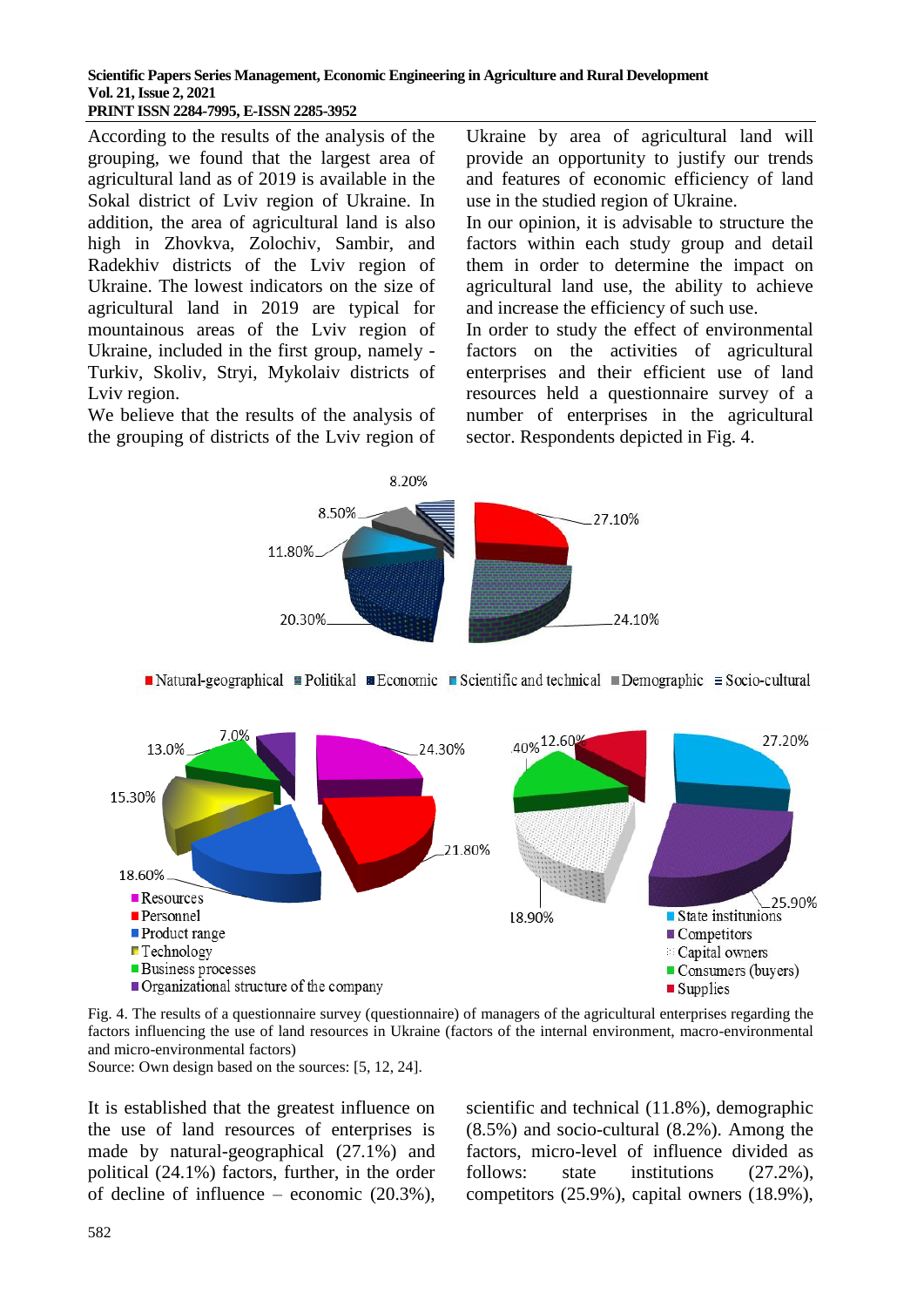### **Scientific Papers Series Management, Economic Engineering in Agriculture and Rural Development Vol. 21, Issue 2, 2021 PRINT ISSN 2284-7995, E-ISSN 2285-3952**

consumers (buyers) (15.4%), suppliers (12.6%). Factors of the internal environment, according to respondents, affecting land use of agricultural enterprises as resources – 24.3% personnel – 21.8% product range – 18.6%, technology – 15.3%, business processes – 13.0% and the organizational structure of the company – 3.0%.

According to the financial and economic reporting, we conduct correlation-regression analysis for a sample set of agricultural enterprises of Lviv region of Ukraine. To construct the regression equation, the value of commodity output per 100 ha of agricultural land (Y) was selected as the dependent variable, and the following indicators were selected as independent variables: area of agricultural land  $(X_1)$ ; costs per 1 ha of agricultural land  $(X_2)$ ; rate of return  $(X_3)$ (Table 2).

Table 2. Correlation matrix of relationships formation of individual indicators of economic activity of agricultural enterprises of Lviv region of Ukraine for 2019

| <b>Indicator</b>                                                        | Commodity<br>production<br>per 100 ha of<br>agricultural<br>land | Area of<br>agricult<br>ural<br>land | Production<br>costs per 1<br>ha of<br>agricultura<br>1 land | The rate of<br>return |
|-------------------------------------------------------------------------|------------------------------------------------------------------|-------------------------------------|-------------------------------------------------------------|-----------------------|
| <b>Commodity</b><br>production per 100<br>ha of agricultural<br>land    |                                                                  | X                                   | X                                                           | X                     |
| Area of agricultural<br>land                                            | $-0.192$                                                         | 1                                   | X                                                           | X                     |
| <b>Production</b><br>costs<br>1<br>ha<br>оf<br>per<br>agricultural land | 0.981                                                            | $-0.219$                            | 1                                                           | X                     |
| The rate of return                                                      | $-0.689$                                                         | 0.135                               | $-0.775$                                                    | 1                     |
| $\sim$ $\sim$                                                           | .                                                                |                                     |                                                             |                       |

Source: Own research and calculations.

According to the data in Table 1, it can be argued that the relationship between commodity values per 100 ha of agricultural land and production costs per 1 ha of agricultural land is very strong (pair correlation coefficient is 0.981), and between commodity production and the area weak – inverted (correlation coefficient -0,192), between commodity products and the rate of return – also inverted, but moderate enough (even correlation coefficient is -0,689). The corresponding regression equation is:

Y= -918.31+0.27*X1*+142.64*X2*+21.51*X<sup>3</sup>*

The coefficient of determination is quite high (0.976). Therefore, the 97 % variation in commodity output per 100 ha of agricultural land can be explained by a change in the model factors selected, and the remaining 3% (100–97) is the influence of factors not included in the model. It should be noted that the values of the regression coefficients have a very important economic interpretation and can be used to calculate the predicted values of the volume of commodity products.

In Ukraine, after the moratorium on the sale and purchase of agricultural land has ceased, it is advisable to introduce a legislative mechanism of increased responsibility for land use. It is important to anticipate the intended use of agricultural land without the right to sell the land within five years from the date of acquiring the ownership of the land (while introducing an exemption from land tax for a period of five years), as well as to introduce a high level of taxation on land sales income for short-term use and a regressive tax scale depending on tenure (to encourage long-term land use).

Foreign land management experience should be taken into account when addressing problems of improving land use in Ukraine. Particular attention should be paid to the organization of regular land monitoring as a basis for effective land management (Table 3).

Table 3. Comparative characteristics of land use status in European countries and Ukraine

| Ukraine | %     | EU<br>countries | %     |
|---------|-------|-----------------|-------|
| 60.4    | 100   | 437.4           | 100   |
| 28      | 46.36 | 18              | 4.12  |
| 42.7    | 70.70 | 177.7           | 40.63 |
| 0.7     | 1.16  | 0.4             | 0.09  |
| 41.4    | 68.54 | 94.2            | 21.54 |
| 1       | 1.66  | 5.5             | 1.26  |
|         |       |                 |       |

Source: Own design based on the sources: [32].

This table shows that in spite of the considerable land area in the EU countries, in percentage terms the area of black soil in Ukraine is much higher and 70% occupy the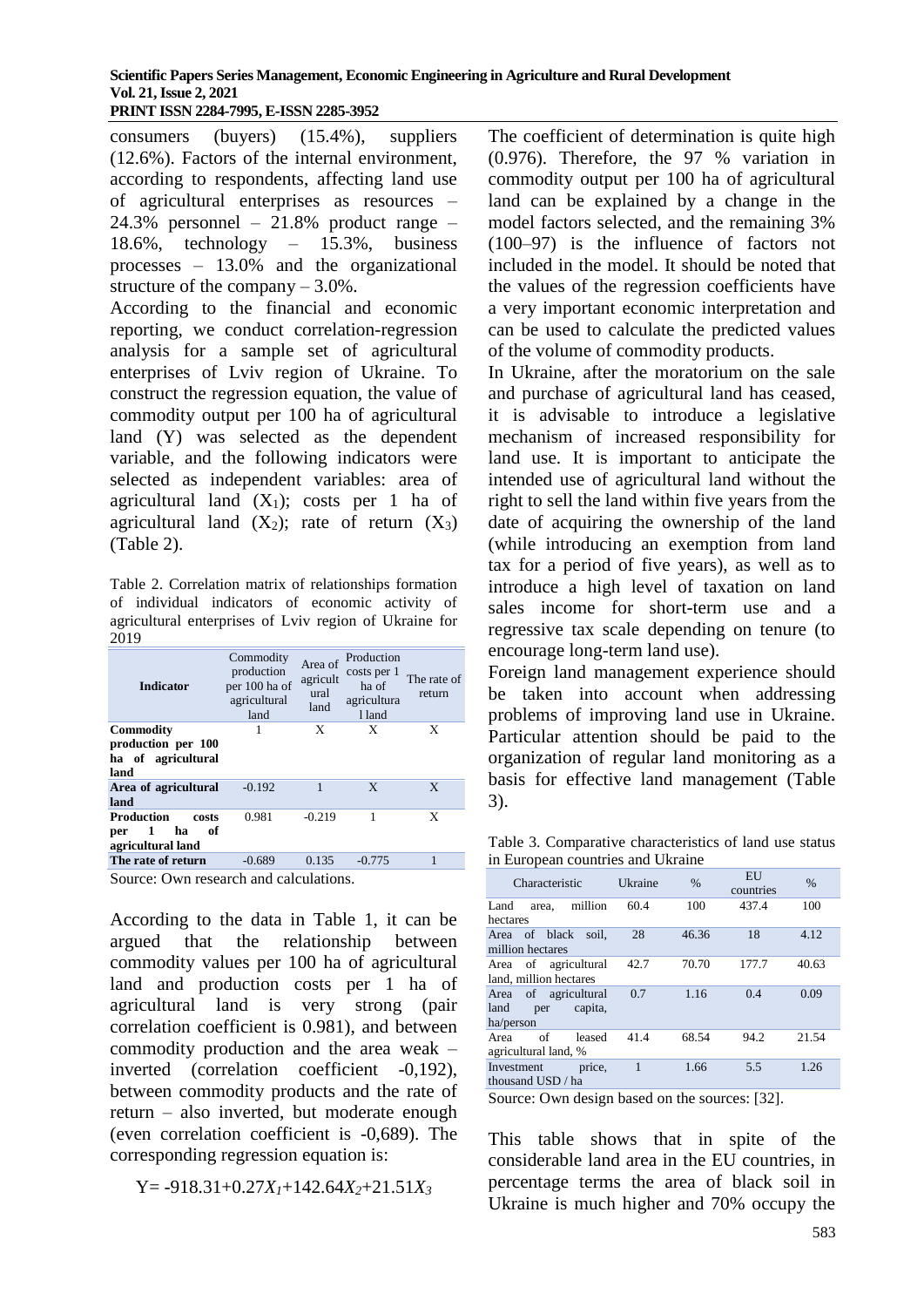area of agricultural land (the largest share is occupied by arable land).

The argument in favor of securing land as a source of financial support for agricultural economic growth is that in the world, loans secured by land make up 95 % of farmers' investment resources, and only 5 % is money from the sale of land. According to experts, the use of a mortgage will allow agricultural companies to increase the volume of received loans by 6-9 times, to extend loans by 7-11 times - up to 35 years with significantly lower interest rates on loans (up to 9%) and substantially secure (up to 100 %) lending.

There are about 1.7 million hectares of land, which is 4 % of all agricultural land.

Experts estimate that if only 10 % of the agricultural land is included in the mortgage lending system, with a loan level of 60 % of the value of the collateral, this would increase the potential of the agricultural sector by \$ 2.4 billion [34].

Accordingly, in the process of land use development, the first group of state land interests (social) focuses on the size of property for different social groups and land use forms. An important task for Ukraine is the transfer of land policy into a group of environmental and social interests and improving the well-being of rural and urban populations in Ukraine.

The purpose of land management regulation is the establishment of obligatory qualitative and quantitative indicators aimed at ensuring the sustainable use, protection and reproduction of land, as well as ensuring environmental safety in land relations [13].

First of all, we must consider all external and internal factors affecting the development of the market of agricultural lands in order to fulfill our task. In our opinion, it is appropriate to systematize these factors into four large groups: environmental, economic, social and legal. Factors that influence the development of agricultural lands market in Ukraine (Table 4).

Table 4. Assessment of Ukrainian land use trends according to economic interests, social interests, environmental interests, 2019

| Ownership               | Number of land<br>owners and land<br>users | Total area<br>of land, ha | Agricultural<br>land, ha | Forests and<br>other wooded<br>areas, ha | Land under<br>buildings, ha | Water.<br>ha | Other,<br>ha |
|-------------------------|--------------------------------------------|---------------------------|--------------------------|------------------------------------------|-----------------------------|--------------|--------------|
|                         |                                            |                           | Economic interests       |                                          |                             |              |              |
| Citizens                | 2,932,217                                  | 9,994.6                   | 10,309.2                 | 3.2                                      | 24.9                        | 89.7         | 9.9          |
| Legal entities          | 161.457                                    | 45,206.7                  | 48.436.1                 | 1.464.9                                  | 988.7                       | 814.8        | 997.1        |
| Total                   | 3,093,674                                  | 55,201.3                  | 58,745.3                 | 1,467.9                                  | 1,012.79                    | 904.5        | 45,080.1     |
|                         |                                            |                           | Social interests         |                                          |                             |              |              |
| Citizens                | 23,376,584                                 | 6,857.2                   | 6.425.2                  | 2.9                                      | 524.8                       | 0.4          | 5.1          |
| Legal entities          | 192,014                                    | 7,002.2                   | 2,928.6                  | 933.8                                    | 1,128.5                     | 1,472.2      | 539.1        |
| Total                   | 23,568,598                                 | 13,859.4                  | 9.353.8                  | 45,009.8                                 | 1,653.3                     | 1,472.6      | 44,374.1     |
| Environmental interests |                                            |                           |                          |                                          |                             |              |              |
| Citizens                | 48.132                                     | 4.7                       | 2.5                      | 0.0                                      | 2.6                         | 0.0          | 0.0          |
| Legal entities          | 13,533.0                                   | 11,173.8                  | 959.2                    | 9,547.7                                  | 64.9                        | 318.2        | 614.9        |
| Total                   | 61,665                                     | 55,189.8                  | 44.912.2                 | 9.547.7                                  | 44,048.9                    | 318.2        | 614.9        |
|                         |                                            |                           |                          |                                          |                             |              |              |

Source: Own design based on the data from [28].

## *Ecological factors*

This group includes all factors that have an ecological component. The composition and type of soil, the level of contamination and the environmental policy of the land user influence the level of demand and supply according to a particular land plot. *Economic factors*

We consider that it is appropriate one can include those factors that directly affect the price of the land plot as one of the most important factors of influence on demand and supply to this group.

## *Social factors*

This group includes all factors that are in some ways connected with the social sphere, which supports economic activity with two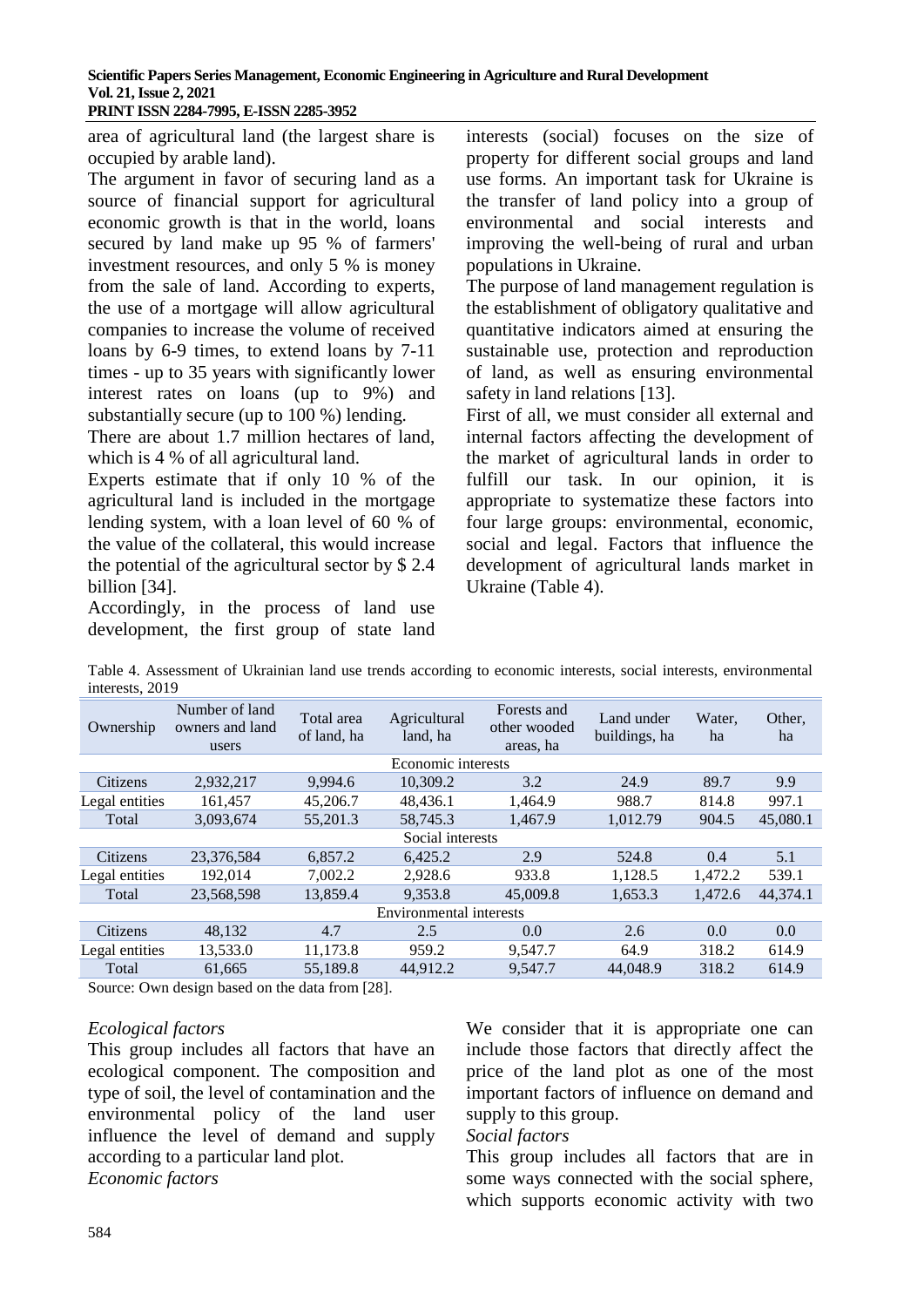most important components: labor resources and consumers of the final product [30].

Economic interests in the field of distribution and redistribution of land are aimed at the structure of land ownership in the composition, combined with the proposal, which forms its economic form. At the same time, the interests of society are focused not only on maintaining under state control the necessary part of land resources to solve the general problem of land development and territorial resources, but also on the fact that this vital factor usually belongs to private owners, because they can skillfully and most efficiently use land resources. In addition, environmental interests are focused on the parameters of the functional and economic structure of the land fund, namely the size, proportion, and priorities of its distribution, types, and categories (hayfields, pastures, areas under construction, forests, shrubs, swamps, etc.), exploitation intensity and anthropogenic effects.

The process of managing and using land resources. Comparative evaluation of Land Resources of Ukraine and foreign countries is shown in Table 5.

Table 5. Comparative evaluation of Land Resources of Ukraine and foreign countries in 2019

| The structure of<br>land resources | Categories of land         | Ukraine,%      | USA,<br>France.<br>Sweden,<br>Germany,<br>$\%$ |
|------------------------------------|----------------------------|----------------|------------------------------------------------|
| The economic                       | Agricultural lands         | 70             | 55                                             |
| component                          | plowed land                | 54             | 33                                             |
|                                    | Forestry purposes          | 17             | 30                                             |
|                                    | reforestation area         | 0.7            | 15                                             |
|                                    | Water Facility             | 4              | 1                                              |
|                                    | Industry and other lands   | 2              | $\overline{2}$                                 |
| Ecological                         | A nature reserve and other | 5              | 15                                             |
| component                          | purposes                   |                |                                                |
| The social                         | Housing<br>other<br>and    | $\mathfrak{D}$ | 3                                              |
| component                          | buildings                  |                |                                                |
|                                    | Health purpose             | 0.3            | 5                                              |
|                                    | Historical and cultural    | 0.3            | 3                                              |
|                                    | Reserve land               | 0.6            | 3                                              |

Own design based on the sources: [28].

From this table shows that in our country there are problems in the distribution of land, affecting their effective use. The issue of state regulation of the land market in the aspect of environmental regulation cannot be overlooked. In general terms, world experience submits three possible mechanisms for achieving economic goals, including environmental and economic goals.

Land interests that arise in society can be divided into three groups: Social – to meet the physical, psychological, intellectual and other needs, both rural and urban;

Economic – regarding the commodity and monetary parameters of land ownership;

Ecological – refers to the effective development of the land resource and the nature of the property.

In the presence of high debt dependence of the economy and hostilities in the country, the implementation of unfavorable agrarian reforms for agricultural producers must independently, without much support of the state try to increase production volumes, enter foreign markets, ensure the efficiency of land use.

Because only with the unity of all three groups of social, economic and environmental interests that we can achieve the social wellbeing of rural and urban populations and overcoming threats, especially environmental ones, in nature.

The lease of hundreds, and in some cases thousands, of land parcels, requires large financial (about USD 11.20 per one hectare) and time costs (from 3 months or more) on registration of the lease rights. The availability of the unofficial payments leads to an increase in the registration costs of lease rights by 50 % [26].

The implementation of the agricultural land market model will have the following positive socio-economic consequences:

- the full realization of the right of private ownership of agricultural land by the citizens of Ukraine, when the landowner will independently choose one of three directions: production of agricultural products on their own land using both their own capital and obtaining loans secured by the land; transfer of land for rent to another agricultural producer for rent; sale of land for the purpose of obtaining money;

- increasing the investment attractiveness of the agricultural sector, in particular through the development of mortgage loans secured by agricultural land;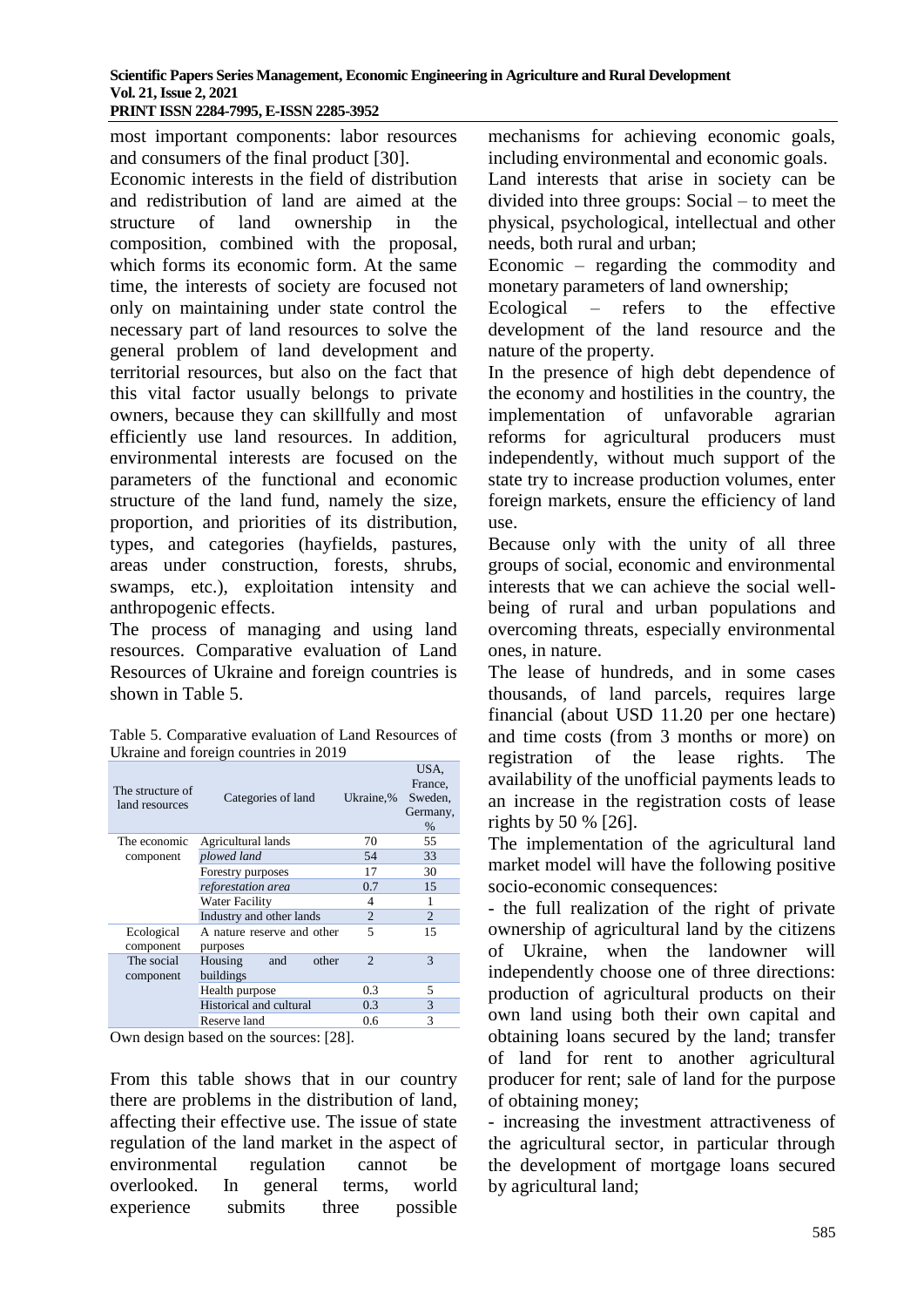- establishing the objective market value of agricultural land in the course of their economic circulation and increasing the capitalization of land;

- rational redistribution of agricultural lands and optimization of their use;

- increasing the amount of rent for agricultural land, which will become one of the main sources of replenishment of local budgets;

- creation of middle-class farmers;

- a guaranteed minimum level of employment of the rural population in the agricultural sector;

- creating a strong fiscal framework for the activity of local communities sufficient to support the socio-economic development of rural areas;

- improving the demographic situation in rural areas and revitalizing the Ukrainian countryside;

- increase of the level of motivation of work through the combination in the person of the citizen of Ukraine the landowner and the producer of agricultural products;

- increasing the efficiency of the use of the land's natural resource potential and ensuring the strategic food security of the state;

- full legalization of land ownership and land use, elimination of «shadow» schemes of agricultural land transfer, prevention of raider schemes of agricultural land capture;

- ensuring transparency of land operations;

- preventing the purchase of agricultural land by «figurehead».

# **CONCLUSIONS**

The intensification of agricultural production aimed at more efficient use of land and other resources through additional investment, the use of advanced technology, modern forms of production and labor.

586 The main role of inefficient land-use policy plays a land formed within the agricultural enterprise. More efficient use of land resources due to the achievement of strategic objectives, which are: optimization of land lease relations between landowners and land users, concentration and intensification of agricultural production. Achieving these goals is possible for the implementation of the strategic imperatives of environmental, economic and social issues. Specifically, the main strategic imperatives improve the efficiency of land use of agricultural enterprises are: ensuring soil fertility; introduction of new cultivation technologies; maximizing profit; improving productivity and increasing the volume of agricultural production; meet the interests of all participants in land relations.

Controlling the work of the land market, the state should create programs for economic regulation of agricultural land use.

We believe that the main objectives of land reform should be:

- provision of employment and job creation in rural areas;

- creation of a new mass class of wealthy hosts- landowners, the so-called «new peasantry», which should become the economic and military support of the Ukrainian State (priority category of landowners);

- economic development, GDP growth, and increased tax revenues;

- protecting the interests of current small landowners by guaranteeing a minimum fair land price.

Summarizing the above, it can be stated that the further development of land reform consists of stimulation of cooperation, improving lease relations and expanding mortgage operations. Provided that elements of a full-fledged land market are formed, this will ensure removing the moratorium and introduce a state-controlled agricultural land market in Ukraine with certain restrictions. The functioning of such market is an important step for the further socio-economic development of Ukraine, including rural areas on an ecological basis.

The use of a mortgage of land will allow agricultural enterprises to increase the volume of received loans, extend the term of longterm lending for significantly lower interest rates and considerably increase the availability of lending.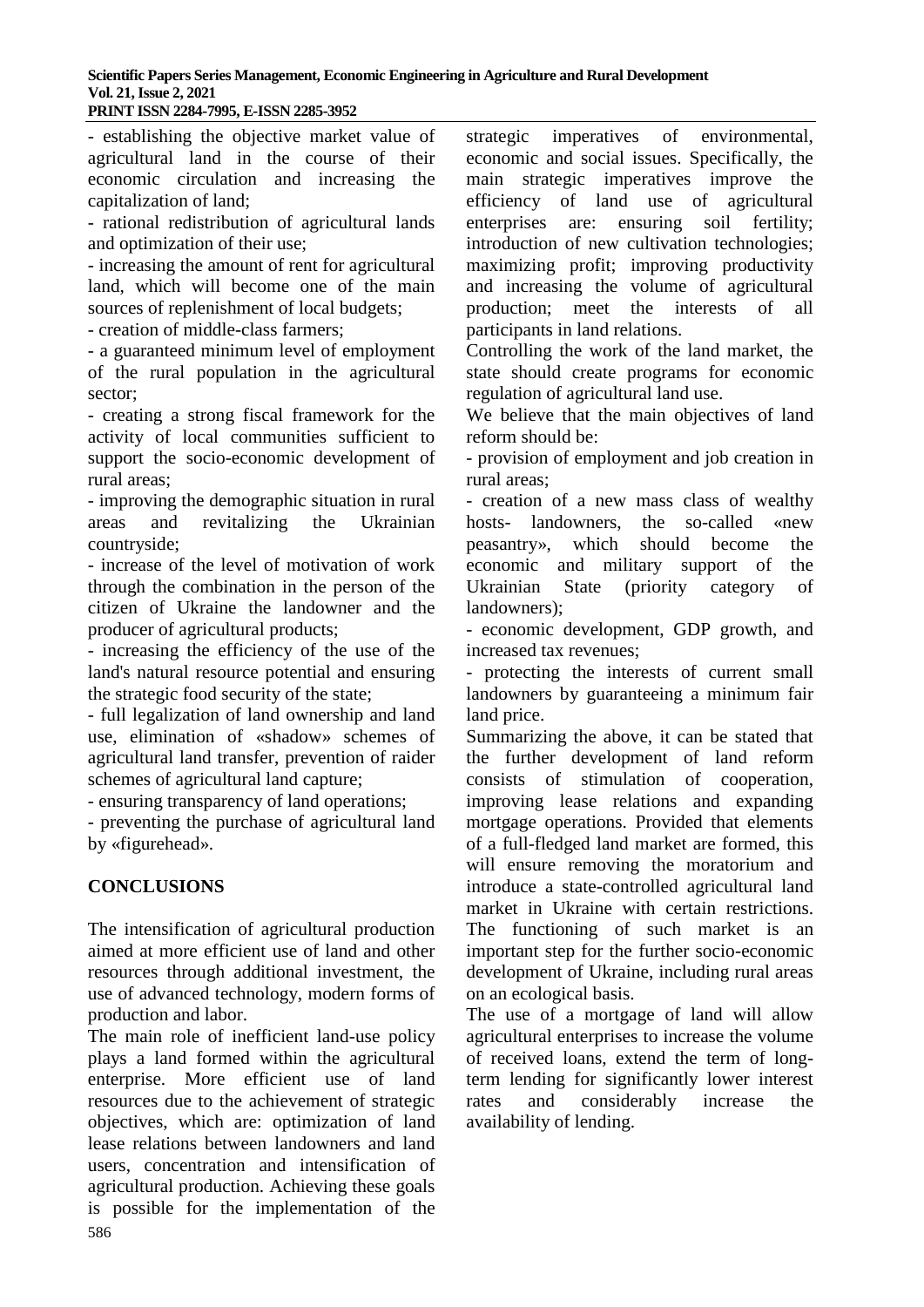## **REFERENCES**

[1]Agres, O., Sadura, O., Shmatkovska, T., Zelenko, S., 2020, Development and evaluation of efficiency of leasing activities in agricultural sector of Ukraine. Scientific Papers: Series «Management, Economic Engineering in Agriculture and rural development», Vol. 20(3): 53-60. Scientific Papers Series Management, Economic Engineering in Agriculture and Rural Development Vol. 20(3): 53-60.

[2]Atamaniuk, O., Hreshchuk, H., 2017, Organizational and economic mechanism on the sustainable use stimulation of agricultural appointment land. Land management, cadastre and land monitoring. Vol. 4: 37- 45.

[3]Apostolyuk, O., Shmatkovska, T., Chykalo, I., Husak, A., 2020, Assessment of the rural population economic activity in the system of united territorial communities development: a case study of Volyn Region, Ukraine. Scientific Papers: Management, Economic Engineering in Agriculture & Rural Development, Vol. 20(3): 99-108.

[4]Department of Statistics in Lviv Region. https://www.lv.ukrstat.gov.ua. Accessed on Mar. 10, 2021.

[5]Doing Agribusiness in Ukraine 2020. [http://ucab.ua.](http://ucab.ua/)  Accessed on Mar. 10, 2021.

[6]Dziamulych M., Moskovchuk A., Vavdiiuk N., Kovalchuk N., Kulynych M., Naumenko, N., 2021, Analysis and economic and mathematical modeling in the process of forecasting the financial capacity of milk processing enterprises of the agro-industrial sector: a case study of Volyn region, Ukraine. Scientific Papers Series "Management, Economic Engineering in Agriculture and Rural Development". Vol. 21(1): 259- 272.

[7]Dziamulych, M., Sadovska I., Shmatkovska T., Nahirska K., Nuzhna O., Gavryliuk O., 2020, The study of the relationship between rural population spending on peasant households with the main socioeconomic indicators: a case study of Volyn region, Ukraine. Scientific Papers: Series «Management, Economic Engineering in Agriculture and rural development», Vol. 20(2): 217-222.

[8]Dziamulych, M., Shmatkovska, T., Gordiichuk, A., Korobchuk, T., 2020, Estimating peasant farms income and the standard of living of a rural population based on multi-factorial econometric modeling: a case study of Ukraine. Scientific Papers: Series «Management, Economic Engineering in Agriculture and rural development», Vol. 20(1): 199-206.

[9]Dziamulych M., Yakubiv V., Shubala I., Filiuk D., Korobchuk L., 2020, Analysis and evaluation of the rural labour market and employment of the rural population: a case study of Volyn region, Ukraine. Scientific Papers Series "Management, Economic Engineering in Agriculture and Rural Development", Vol. 20(4): 165-174.

[10]Hreshchuk H., 2019, Efficiency of land management provision of sustainable land use of agriculture. Scientific Papers: Series «Management, Economic Engineering in Agriculture and rural development». Vol. 19(3): 275-280.

[11]Land Code of Ukraine, 2001. https://zakon.rada.gov.ua/laws/show/2768-14.

Accessed on Mar. 10, 2021.

[12]Ministry of Agrarian Policy and Food of Ukraine. http://minagro.gov.ua. Accessed on Mar. 10, 2021.

[13]Pasakarnis, G., 2013, Rural development and challenges establishing sustainable land use in Eastern European countries. Land Use Policy. Vol. 30(1): 703- 710.

[14]Popescu A., Caraba-Meita N.-L., 2020, Elasticity of production in Romania's agriculture – a territorial approach by micro-region, Scientific Papers Series Management, Economic Engineering in Agriculture and Rural Development Vol.  $20(1)$ :  $489 - 503$ .

[15]Popescu A., Dinu T. A., Stoian E., 2018, Demographic and economic changes characterizing the rural population in Romania, Scientific Papers Series Management, Economic Engineering in Agriculture and Rural Development Vol. 18(2): 333 – 346.

[16]Popescu, A., 2013, Considerations on utilized agricultural land and farm structure in the European Union, Scientific Papers Series Management, Economic Engineering in Agriculture and Rural Development, Vol.13(4): 221-226.

[17]Popescu, A., Matei, A., 2008, Researches concerning the feasibility of Production Integration Management in a family sericicultural farm, Bulletin USAMV Cluj-Napoca, Horticulture, Vol.65 (2): 302- 307.

[18]Popescu, A., Dinu, T. A., Stoian, E., 2019, Efficiency of the agricultural land use in the European Union, Scientific Papers Series Management, Economic Engineering in Agriculture and Rural Development Vol. 19(3): 475–486.

[19]Popescu, A., Alecu, I.N., Dinu, T.A,, Stoian, E., Condei, R., Ciocan, H., 2016, Trends in farm structure and land concentration in Romania and the European Union's Agriculture, Procedia Agriculture, Agriculture and Agricultural Science Procedia, Vol. 10: 566–577.

[20]Popescu, A., 2013, Considerations on the main features of the agricultural population in the European Union, Scientific Papers Series Management, Economic Engineering in Agriculture and Rural Development, Vol. 13(4): 213-220.

[21]Popescu, A., 2015a, Analysis of the dynamics of Gross Domestic Product and of its main factors of influence in Romania's agriculture, Proceedings of 25th IBIMA Conference Innovation Vision 2020: from Regional Development Sustainability to Global Economic Growth, Amsterdam, The Netherlands, May 7-8, 2015, pp.1379-1393.

[22]Popescu, A., 2015b, Research on labour productivity in Romania's agriculture, Scientific Papers Series Management, Economic Engineering in Agriculture and Rural Development, Vol. 15(2): 271- 280.

[23]Popov, A., Koshkalda, I. Kniaz, O., Trehub, O., 2019, Land fragmentation of agricultural enterprises in